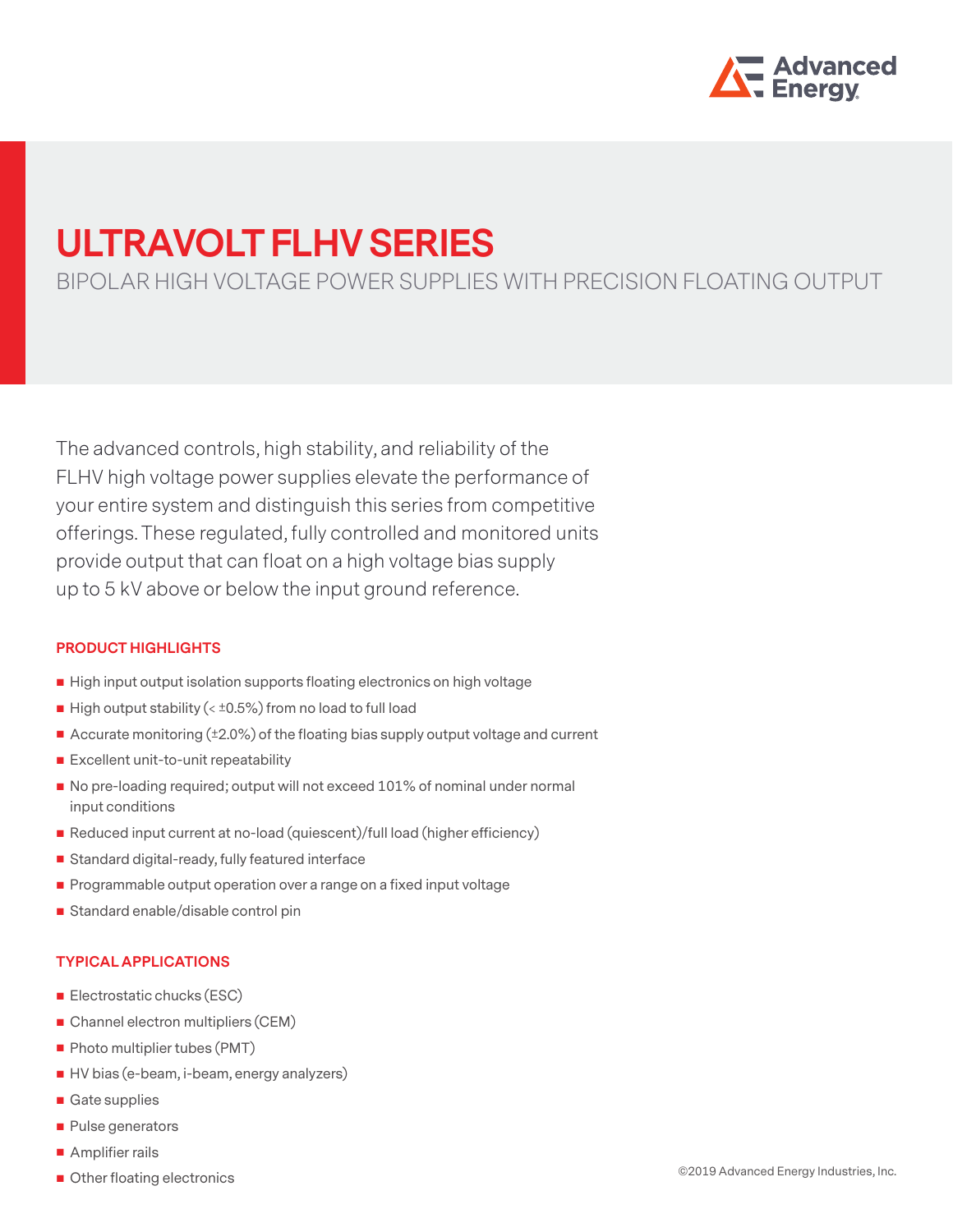# **ULTRAVOLT FLHV SERIES**

#### **ELECTRICAL SPECIFICATIONS**

| Input <sup>1</sup>             |                                                                               |  |  |
|--------------------------------|-------------------------------------------------------------------------------|--|--|
| Voltage                        | 24 VDC ±5%                                                                    |  |  |
| Current                        | Input current disabled < 250 mA                                               |  |  |
|                                | Input current no-load < 350 mA                                                |  |  |
|                                | Input current full load < 1 A                                                 |  |  |
| Protection                     | Input reverse polarity protection is an internal diode across the input.      |  |  |
|                                | (Source power to the HVPS should be fused; time delay/slow blow, 2.0 A value) |  |  |
| Output                         |                                                                               |  |  |
| <b>Full Scale</b>              | 1, 2, 4, and 6 kV, 15 W                                                       |  |  |
| Power                          | 0 to 15 W, 100% of rated current down to 0% of output voltage                 |  |  |
| Voltage Control Range          | 10 to 100%                                                                    |  |  |
| Isolation                      | Input ground to output center tap: ±5 kV indefinitely                         |  |  |
|                                | Isolation: 150 MΩ, 600 pF, 200 MΩ on 6 kV models                              |  |  |
| Load Regulation                | $\leq$ 0.1% across the $\pm$ output terminals                                 |  |  |
| Voltage Full-Scale<br>Accuracy | $\langle 12\%$ ("-BP" units across the $\pm$ output terminals)                |  |  |
| <b>Current Full-Scale</b>      | $< 12\%$                                                                      |  |  |
| Accuracy                       | Standard linearity: < ±1% + 10 mV over the output range                       |  |  |
| No-Load Operation              | Voltage will not exceed 101% of nominal under normal input conditions         |  |  |
| Ripple                         | < ±0.05% peak to peak, either + or - to CT                                    |  |  |
|                                | $\lt$ ±0.05% peak to peak across + to -                                       |  |  |
| Stability                      | < ±0.5% for 8 hours after 30 minute warmup                                    |  |  |
| <b>Temperature Coefficient</b> | $\lt$ ±50 ppm max per °C; optional "-25 ppm" is $\lt$ ±25 ppm per °C          |  |  |
| Noise                          | Equal to stated ripple across a DC to 20 Mhz BW                               |  |  |

| Environmental <sup>2</sup> |                                                              |  |
|----------------------------|--------------------------------------------------------------|--|
|                            | Operational Temperature $\vert$ -45 to +65°C (-49 to +149°F) |  |
|                            | -25PPM option: +10 to +45°C (50 to 113°F)                    |  |
| Storage                    | $-55$ to $+105$ °C (-67 to $+221$ °F)                        |  |
| Humidity                   | 0 to 95%, non-condensing                                     |  |

**1** All measurements are at the HVPS; nominal inputs and outputs unless otherwise specified.

**2** Proper thermal management techniques are required to maintain safe case temperature at maximum power output.

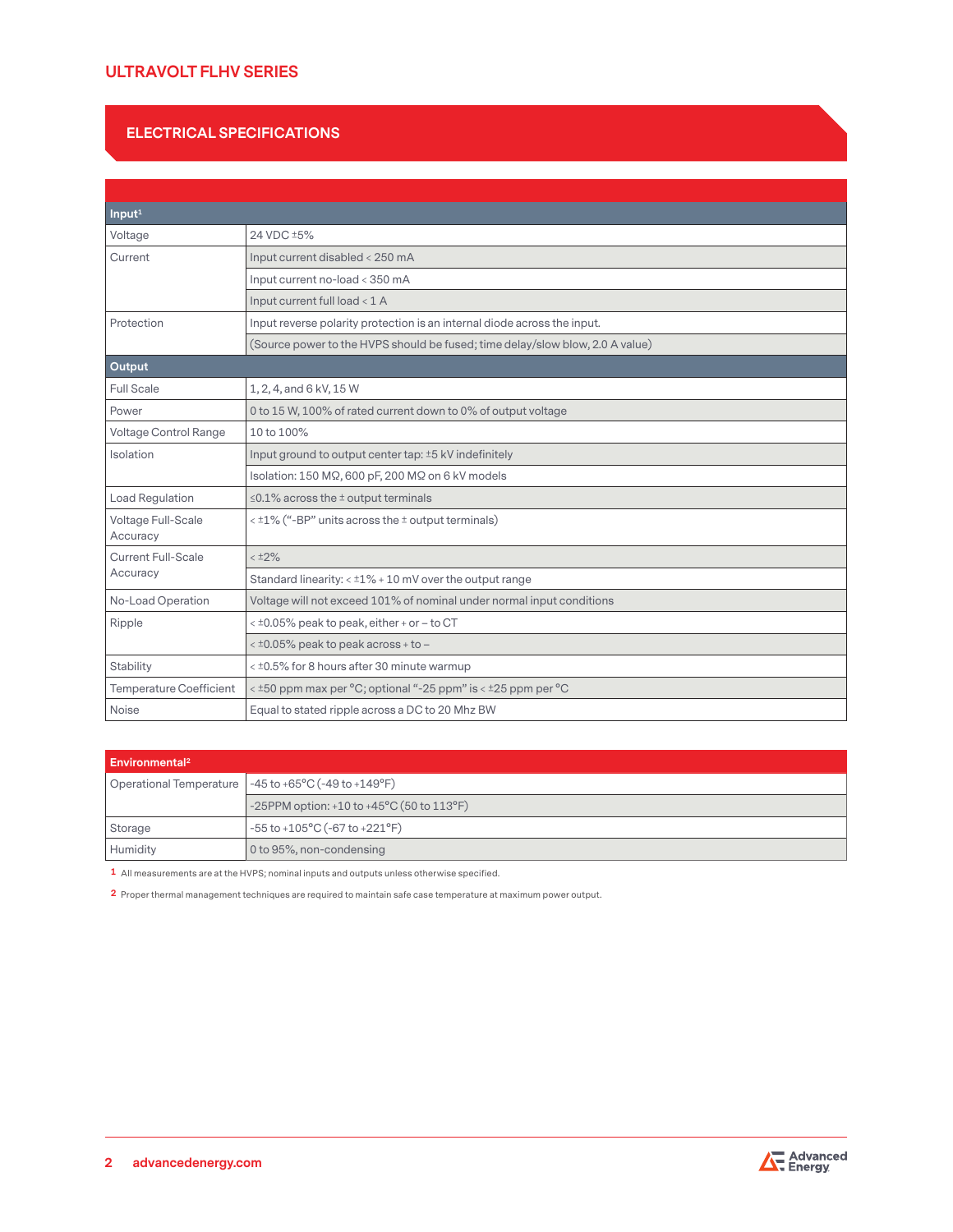.150 [3.8 mm]  $\overline{\phantom{a}}$ 

### **MECHANICAL SPECIFICATIONS**



Dimensions are in inches (mm).

| <b>Construction</b>                |                                                                         |  |
|------------------------------------|-------------------------------------------------------------------------|--|
| Dimensions $(W \times H \times D)$ | See dimensional drawings, above.                                        |  |
| Weight (approx.)                   | 825.5 g (< 1.82 lb)                                                     |  |
| Case                               | Encapsulated tin-plated steel box                                       |  |
| Pins                               | Gold-plated 0.64 cm <sup>2</sup> (0.025 in <sup>2</sup> )               |  |
| Mounting                           | 8 solder tabs 1.5 mm (0.060") x 2.5 mm (0.100") x 1.2 mm (0.040") thick |  |
|                                    | 4 0.138-32 UNC-2B X 0.23 full threads min (7 thds)                      |  |

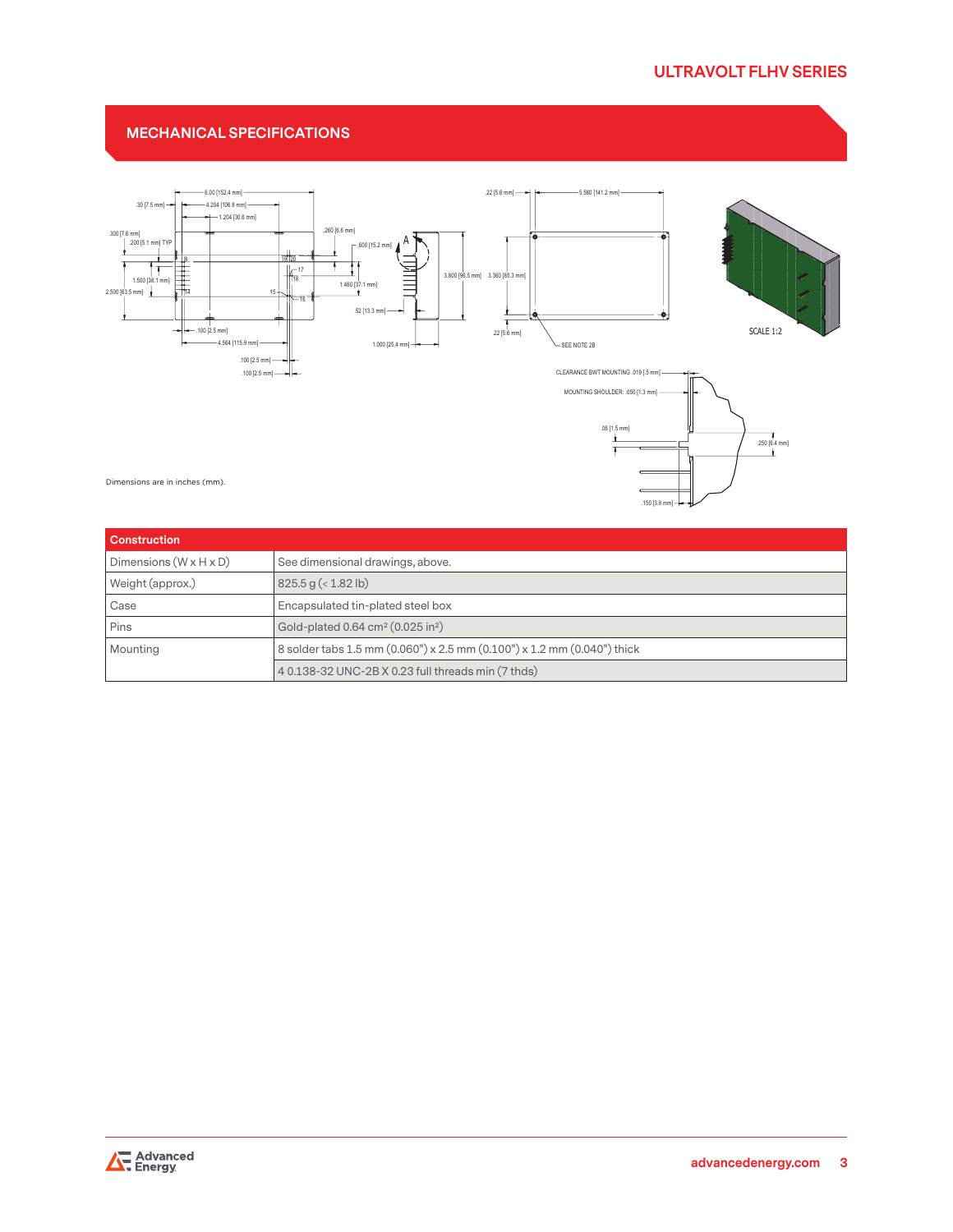# **ULTRAVOLT FLHV SERIES**

### **INTERFACE**

| <b>Connections</b> |                                                 |  |
|--------------------|-------------------------------------------------|--|
| Pin                | <b>Function</b>                                 |  |
| 1                  | Power Ground                                    |  |
| $\overline{2}$     | Input Power                                     |  |
| 3                  | Buffered + Eout Current Monitor (5 mA max)      |  |
| $\overline{4}$     | Enable (ON/OFF)                                 |  |
| 5                  | Signal Ground                                   |  |
| 6                  | <b>Voltage Programming</b>                      |  |
| 7                  | +10 V REFERENCE (5 mA Max)                      |  |
| 8                  | Power Ground                                    |  |
| $\overline{9}$     | Input Power                                     |  |
| 10                 | Buffered - Eout Current Monitor (5 mA max)      |  |
| 11                 | Current Mode Indicator (Reg or Limit)           |  |
| 12                 | Voltage Mode Indicator                          |  |
| 13                 | Current Programming (Current Limit on BP Units) |  |
| 14                 | Buffered Voltage Monitor (5 mA Max)             |  |
| 15 and 16          | -HV Output                                      |  |
| 17 and 18          | HV Floating Ground Return (CT on BP Units)      |  |
| 19 and 20          | +HV Output                                      |  |

Note: Designers can externally sum the two current monitors to create a CT current monitor.

# **INTERFACE CONTROL PARAMETERS**

| Voltage Control Programming      | $+1$ to $+10$ VDC = 10 to 100% $\pm$ 1% full scale of nominal output voltage                                                                                                                                                                |  |  |
|----------------------------------|---------------------------------------------------------------------------------------------------------------------------------------------------------------------------------------------------------------------------------------------|--|--|
|                                  | NOTE: Unit requires a minimum output voltage to operate properly. At Vprogram of 0 V, the output<br>will be at 0 V.                                                                                                                         |  |  |
| Control Reference                | $+10$ VDC $\pm$ 0.05%, < $\pm$ 5 ppm <sup>o</sup> C, source 1 mA min                                                                                                                                                                        |  |  |
| Control Enable/Disable           | Disable: TTL 0 or grounded                                                                                                                                                                                                                  |  |  |
|                                  | Enable: TTL 1 or a voltage up to +32 VDC                                                                                                                                                                                                    |  |  |
|                                  | No connection: defaults to disable                                                                                                                                                                                                          |  |  |
| <b>Eout Monitor</b>              | Buffered 0 to +10 VDC = 0 to 100% ±1% full scale accuracy; measures the actual output voltage across<br>the floating + and - HV output terminals                                                                                            |  |  |
| <b>Current Limit Programming</b> | 0 to +10 VDC = 0 to 100% $\pm$ 2% full scale of nominal output current                                                                                                                                                                      |  |  |
| lout Monitor                     | Buffered 0 to +10 VDC = to 0 to 100% $\pm$ 2% full-scale accuracy                                                                                                                                                                           |  |  |
| Mode Indicators                  | The CV/CC mode indicator lines reflect the output regulation status of the module. These open collector<br>lines can sink current from an indicator such as an LED or with a pull up resistor establish a TTL bit for<br>system monitoring. |  |  |
| <b>Additional Features</b>       | Safe off requires the HV to be < 42 V after 2 sec, with no additional external capacitance or resistance.                                                                                                                                   |  |  |

All controls and monitors are referenced to the input power ground.

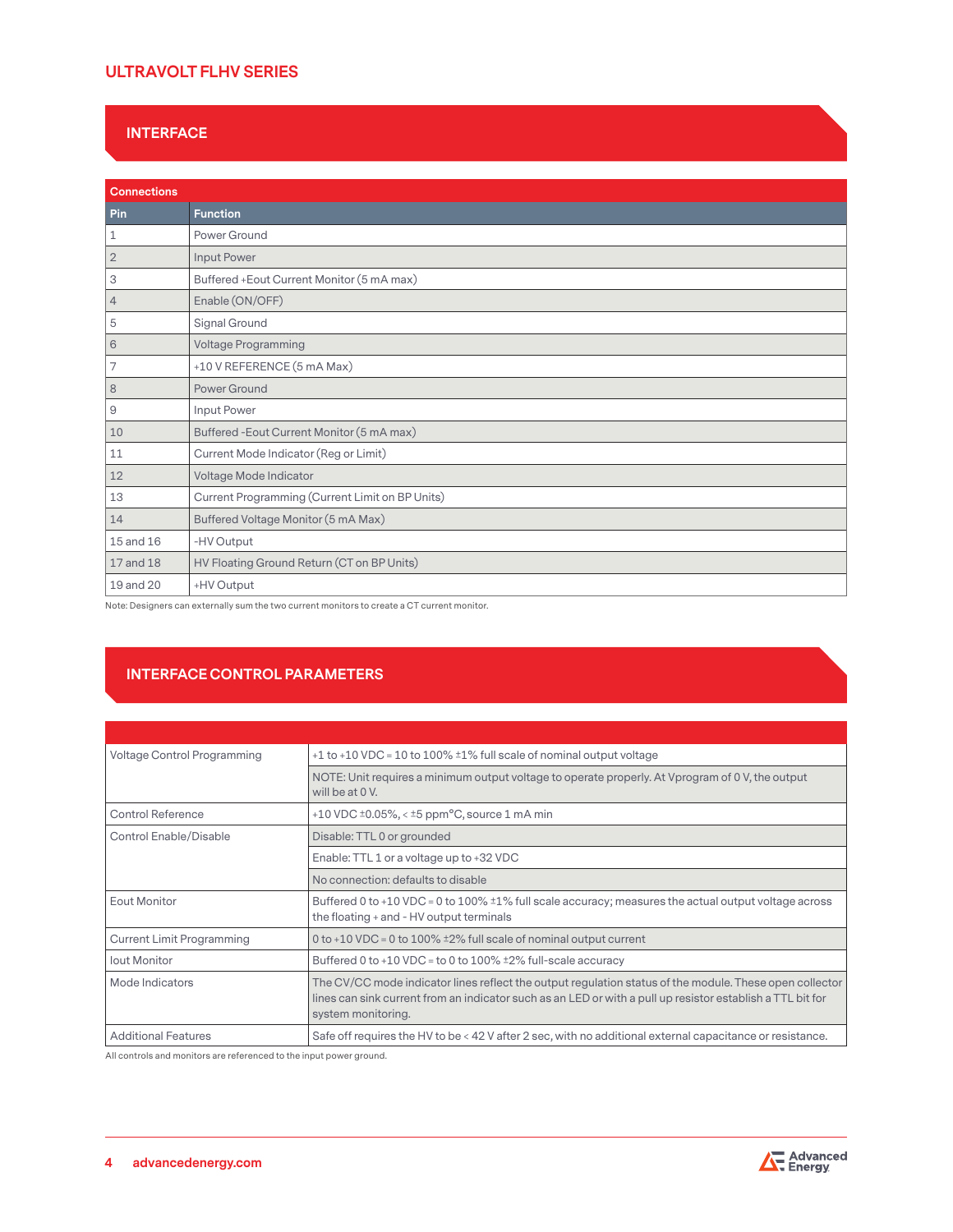# **ORDERING INFORMATION**

| Type     | 1 kV output             | 1FLHV     |
|----------|-------------------------|-----------|
|          | 2 kV output             | 2FLHV     |
|          | 4 kV output             | 4FLHV     |
|          | 6 kV output             | 6FLHV     |
| Input    | 24 VDC                  | 24        |
| Polarity | Bipolar output          | $-BP$     |
| Power    | 15 W output             | $-15W$    |
| Options  | Temperature coefficient | $-25$ PPM |